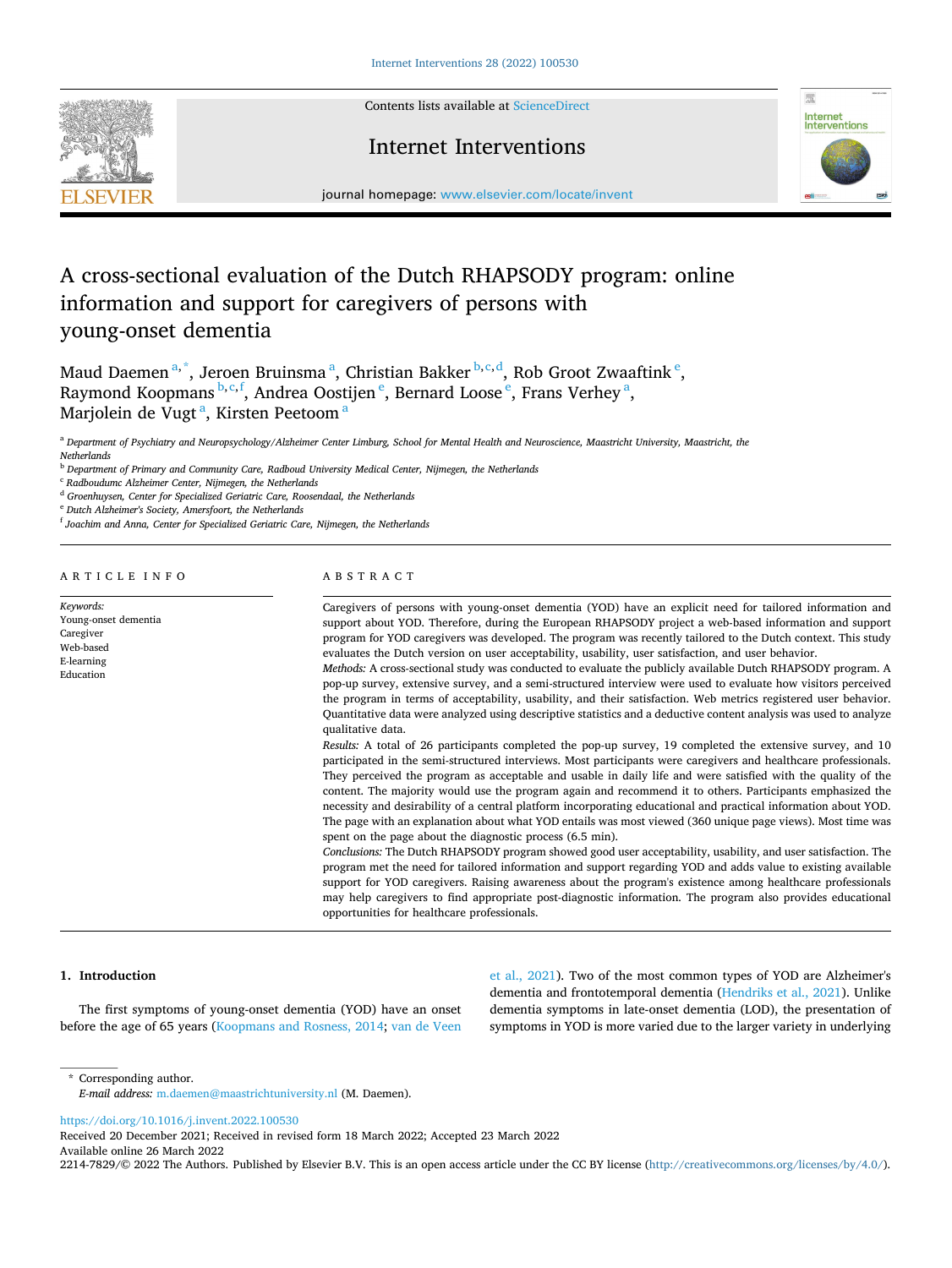pathology and differences in clinical manifestation [\(Rossor et al., 2010](#page-6-0)). For example, behavioral symptoms occur more often in YOD, including changes in social abilities, apathy, impulsivity, or uninhibited behavior ([Ducharme and Dickerson, 2015;](#page-5-0) [Kuruppu and Matthews, 2013](#page-6-0)). Partly, this is due to the higher prevalence of frontotemporal dementia in YOD, compared to LOD ([Onyike and Diehl-Schmid, 2013](#page-6-0); [Rosness et al.,](#page-6-0)  [2016\)](#page-6-0). Additionally, Alzheimer's dementia in individuals younger than 65 years is more likely to be characterized by non-memory symptoms compared to dementia at an older age, such as language deficits and executive dysfunctions [\(Barnes et al., 2015](#page-5-0); [Koedam et al., 2010](#page-6-0)).

Coping with these symptoms poses unique challenges for caregivers of persons with YOD and can result in high levels of burden, distress, and depressive symptoms [\(Ducharme et al., 2013](#page-5-0); [Lim et al., 2018; Millenaar](#page-6-0)  [et al., 2014\)](#page-6-0). Spousal caregivers are often in their 50s, they may be employed, and can have children living at home ([Cartwright et al., 2021](#page-5-0); [Grundberg et al., 2021](#page-6-0)). This can result in difficulty in balancing the caregiving role with professional responsibilities, or financial problems due to reduced working hours or early retirement ([Ducharme et al.,](#page-5-0)  [2013;](#page-5-0) [Hvidsten et al., 2019](#page-6-0); [Mayrhofer et al., 2021](#page-6-0); [van Vliet et al.,](#page-6-0)  [2010\)](#page-6-0). Additionally, caring for a family member with YOD is known to result in profound shifts in family roles and relationships [\(Cabote et al.,](#page-5-0)  [2015;](#page-5-0) [Svanberg et al., 2011](#page-6-0)).

Caregivers experience significant difficulty in coping with these circumstances and express an explicit need for age-appropriate professional support ([Arai et al., 2007](#page-5-0); [Bannon et al., 2021](#page-5-0); [Lockeridge and](#page-6-0)  [Simpson, 2013](#page-6-0); [Millenaar et al., 2014; Millenaar et al., 2016](#page-6-0)). Currently, YOD caregivers often experience most information is too generic and focused on caregivers of persons with dementia in old age [\(Bannon et al.,](#page-5-0)  [2021;](#page-5-0) [Cations et al., 2017](#page-5-0); [Mayrhofer et al., 2018;](#page-6-0) [Millenaar et al.,](#page-6-0)  [2016\)](#page-6-0). Especially following the diagnosis, caregivers have a need for specific information about what YOD entails, the prognosis, advice on informing others, questions regarding heredity, and available support and care. They also prefer to have practical information, for example on coping with symptoms and obtaining support for financial problems ([Ducharme et al., 2014;](#page-5-0) [Mayrhofer et al., 2018;](#page-6-0) [Millenaar et al., 2016](#page-6-0); [Rosness et al., 2012\)](#page-6-0). Psychoeducation is an opportunity to adequately inform caregivers and may help them to acquire coping skills [\(Cations](#page-5-0)  [et al., 2017;](#page-5-0) [Spreadbury and Kipps, 2018](#page-6-0)). Potentially, psychoeducation could also be used to inform healthcare professionals. This is important since previous research has shown that they, in general, tend to have limited knowledge about YOD ([Bruinsma et al., 2020;](#page-5-0) [Spreadbury and](#page-6-0)  [Kipps, 2018\)](#page-6-0).

Studies so far have demonstrated that web-based services are flexible, easily accessible, and cost-effective, especially in areas hindered by geographical barriers [\(Godwin et al., 2013](#page-6-0); [Klimova et al., 2019](#page-6-0); [Waller](#page-6-0)  [et al., 2017](#page-6-0)). Previously, the European RHAPSODY consortium developed a web-based information and support program for YOD caregivers ([Kurz et al., 2016](#page-6-0)). A pilot study in Germany, France, and the United Kingdom showed positive results regarding user acceptability, program satisfaction, and caregiver well-being ([Metcalfe et al., 2019\)](#page-6-0). Building upon these promising results, we tailored the program's content for use in the Dutch context. The current study evaluates the Dutch RHAPSODY program in terms of user acceptability, usability, user satisfaction, and user behavior.

# **2. Methods**

This cross-sectional study included quantitative and qualitative data collection methods, to evaluate user acceptability, usability, user satisfaction, and user behavior of the Dutch RHAPSODY program. Between October and December 2020, online surveys and semi-structured telephone interviews were conducted. Additionally, web metrics such as the number and duration of page visits were registered. The online program was freely and publicly available via the website of the Dutch Alzheimer's Society [*Alzheimer Nederland*], [www.dementie.nl](http://www.dementie.nl) [*Online training dementie op jonge leetijd*]. The guidelines of the CONSORT-

EHEALTH were used for reporting the results of this study ([Eysen](#page-6-0)[bach, 2011\)](#page-6-0).

# *2.1. Development of the Dutch RHAPSODY program*

The European RHAPSODY consortium consists of partners from six countries. The Dutch RHAPSODY program was built upon the previously developed versions designed and evaluated for caregivers of persons with YOD [\(Kurz et al., 2016;](#page-6-0) [Metcalfe et al., 2019](#page-6-0)). As in the previous versions, YOD caregivers are the primary target group of the Dutch program. The program provides separate chapters describing different topics, such as the medical background of YOD, management of challenging behavior, dealing with changes in role patterns within the family, access and availability of appropriate support, and (re)gaining a sense of balance during the caregiving trajectory. In line with the previous versions, the Dutch program (see Appendix A) contains similar textual information, explanatory pictures, animations, and reflective questions. The research team translated, revised, and tailored the content of the previous RHAPSODY versions to the Dutch context. New video vignettes were developed featuring three family caregivers and two YOD experts (CB and MdV). Also, one chapter was completely rewritten to provide information on dedicated post-diagnostic care and support for YOD available in the Netherlands. Caregivers, healthcare professionals, and field experts provided feedback and input during this tailoring process. Additionally, specific attention was devoted to the use of understandable language for the general public and lay audience.

# *2.2. Recruitment*

Both YOD caregivers and healthcare professionals involved in YOD care were invited between October and December 2020 to use the online program and to participate in our study to evaluate user acceptability, usability, user satisfaction, and user behavior. Because the development of the Dutch RHAPSODY program was based on the previous RHAP-SODY programs and its corresponding pilot study (20 participants in each country), the aim was to recruit 15–20 participants [\(Metcalfe et al.,](#page-6-0)  [2019\)](#page-6-0). Information about the program was spread via newsletters, social media, presentations, flyers, and by using personal mailing lists of Alzheimer Center Limburg, Radboudumc Alzheimer Center, the Dutch Alzheimer's Society, the Dutch YOD Knowledge Center [*Kenniscentrum Dementie op Jonge Leeftijd*], and the Academic Network of Nursing Homes Nijmegen [*UKON*]. All visitors who accessed the program were automatically invited to complete a short pop-up survey that appeared if they visited a page longer than 30 s ( $Fig. 1$ , see route 1). The main purpose of the pop-up survey was to invite visitors to complete an additional and more extensive survey. Subsequently, if they were willing to participate in the extensive survey, their email-address was requested in order to send them the link to this survey. Participants were also able to contact the research team directly to request participation ([Fig. 1,](#page-2-0) see route 2). All participants who completed the extensive survey were invited for an in-depth interview that was conducted via telephone.

# *2.3. Measurements*

# *2.3.1. Participant characteristics*

Participants were asked about their background in the pop-up survey. In the additional, extensive survey, more detailed questions were asked about either their relationship to the person with YOD or about their healthcare profession. Participants were also asked about their gender and age.

# *2.3.2. Exploring user acceptability, usability, and user satisfaction*

Quantitative and qualitative measures provided insight in user acceptability, usability, and user satisfaction. User acceptability was defined as the perceived ease of use and usefulness of the Dutch RHAPSODY program ([Rahimi et al., 2018\)](#page-6-0). Similar to the study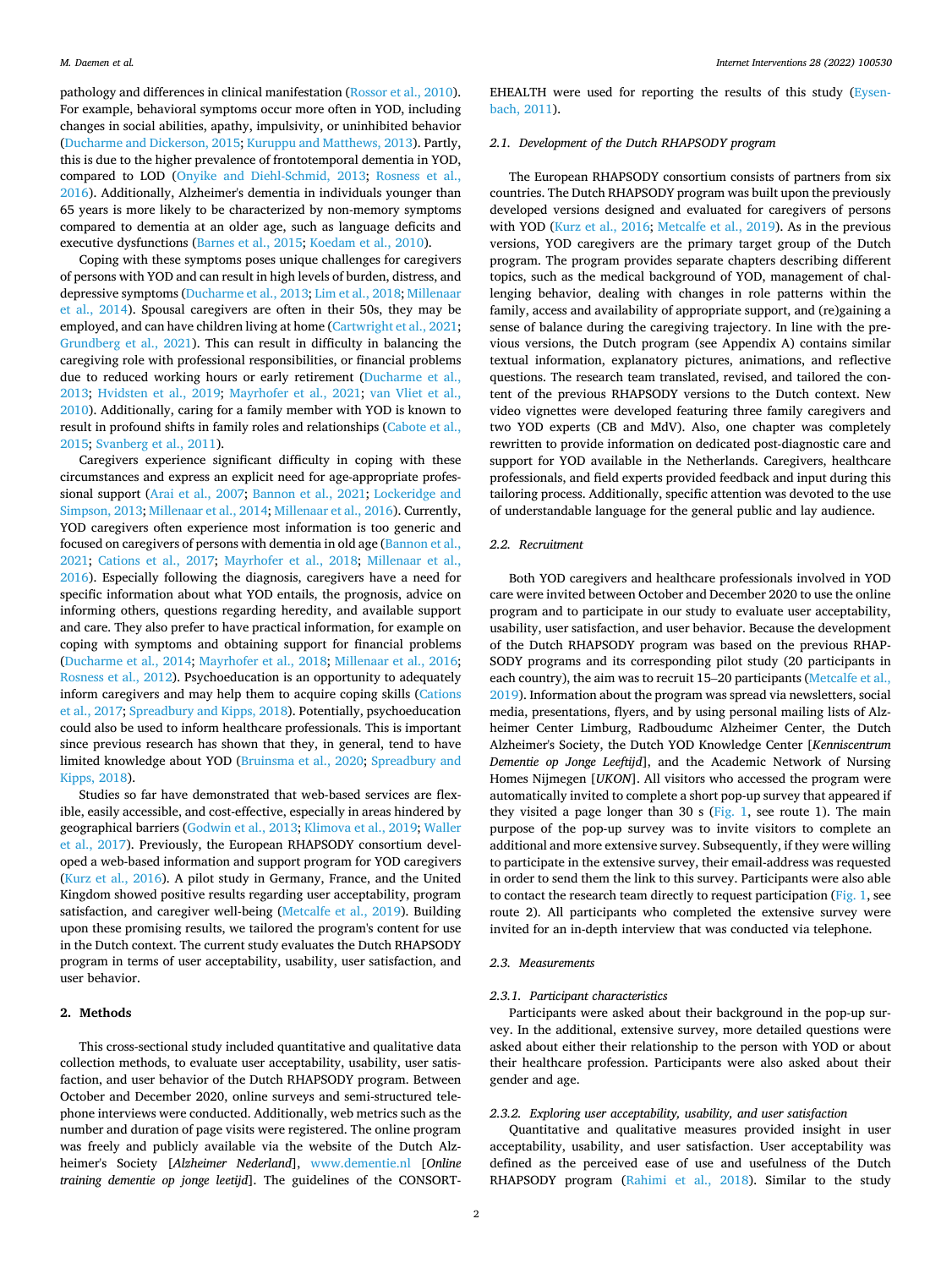<span id="page-2-0"></span>

**Fig. 1.** Routes for participation flow diagram.

evaluating previous versions of the RHAPSODY program, four subscales of the Technology Acceptance Model (TAM) were used [\(Metcalfe et al.,](#page-6-0)  [2019\)](#page-6-0) to measure user acceptability. The TAM predicts individual adoption of internet driven technology, and can explain around 40% of the variance in the actual use and intention to use ([Venkatesh and Bala,](#page-6-0)  [2008\)](#page-6-0). The TAM examines technology in terms of perceived usefulness, ease of use, behavioral intention to use, and computer self-efficacy. The current study assessed these four domains in the extensive survey using a 7-point Likert scale, ranging from 1 'totally disagree' to 7 'totally agree'.

Usability was defined as the extent to which the Dutch RHAPSODY program could be used in daily life and meet the needs of the target group ([Dix et al., 2003\)](#page-5-0). To illustrate, usability was examined in the extensive survey by asking if participants found it difficult to allocate time to embed the program in daily life. Additionally, questions focused on the quantity of information provided. Usability items were rated on a 5-point Likert scale, ranging from 1 'totally disagree' to 5 'totally agree'.

User satisfaction referred to the quality and relevance of the program's content and likelihood of recommending the Dutch RHAPSODY program to others. Similar to the study performed by [Metcalfe et al.](#page-6-0)  [\(2019\),](#page-6-0) user satisfaction was assessed by asking about the perceived quality, relevancy, understandability, applicability of content in daily life, and layout of the program. Items in the extensive survey were rated on a 5-point Likert scale, ranging from 1 'very bad' to 5 'very good'. One item in the pop-up survey measured if the program helped in coping with dementia, and was rated on a 5-point Likert scale ranging from 1 'totally disagree' to 5 'totally agree'. Another item in the pop-up survey measured the likelihood of recommending the program to others, rated on a scale from 1 'very unlikely' to 10 'very likely'.

The in-depth and semi-structured interviews were audio-recorded and conducted via telephone by two researchers (MD and KP). Interviews lasted around 40 min. A semi-structured interview guide was used to provide insight in user acceptability, usability, and user satisfaction (see Appendix B). For example, participants were asked how they perceived the quality of the content, language use, usefulness of topics, the likelihood of that they would recommend the program to others, and how they experienced navigating through the program content.

#### *2.3.3. User behavior*

Web metrics were collected anonymously to investigate the behavior of visitors in terms of the number and duration of page visits. Due to settings of the web page, a visitor would count as a unique page visitor once every 24 h. Meaning that if a visitor returns to the program after 24 h, a new unique page view was registered. Web metrics were also

gathered three months after the evaluation study to monitor the implementation of the Dutch RHAPSODY program.

# *2.4. Data analysis*

Quantitative data was analyzed using SPSS Statistics version 27. Descriptive statistics were calculated (mean, mode, and standard deviation) to explore participant characteristics, user acceptability, usability, user satisfaction, and to analyze the web metrics. The qualitative data was analyzed using a deductive content analysis, using interview transcripts ([Elo and Kyng](#page-6-0)äs, 2008). Qualitative data was examined from a pragmatic theoretical perspective, examining whether the program met the needs of YOD caregivers [\(Kaushik and Walsh, 2019](#page-6-0)). Therefore, transcripts were deductively coded by the first author (MD) using Atlas. Ti version 9.0.7. Based on the previous pilot study [\(Metcalfe et al.,](#page-6-0)  [2019\)](#page-6-0), relevant themes (user acceptability, usability, and user satisfaction) were identified and guided the coding process. Subsequently, themes and associated codes were summarized in a thematic mind-map and discussed with KP to verify the results.

# *2.5. Ethical considerations*

Pop-up surveys are structurally used by the website of the Dutch Alzheimer's Society to monitor user satisfaction, no consent form was needed. Prior to participation in the extensive survey and in-depth interview, participants received an information letter by email and gave online informed consent for participation. The study protocol was approved by The Faculty of Health, Medicine and Life Sciences Research Ethics Committee of Maastricht University (FHML-REC/2020/090).

#### **3. Results**

A total of 26 participants completed the pop-up survey. Next, 19 participants completed the extensive survey, and 10 participated in the in-depth interviews. The two recruitment routes are shown in Fig. 1.

#### *3.1. Participant characteristics*

The majority of participants who completed the pop-up survey had a relative with dementia (53.8%) or were professionally involved with dementia (46.2%). A varied sample of participants completed the extensive survey and participated in the in-depth interviews, such as spouses, children, or other relatives of persons with different YOD-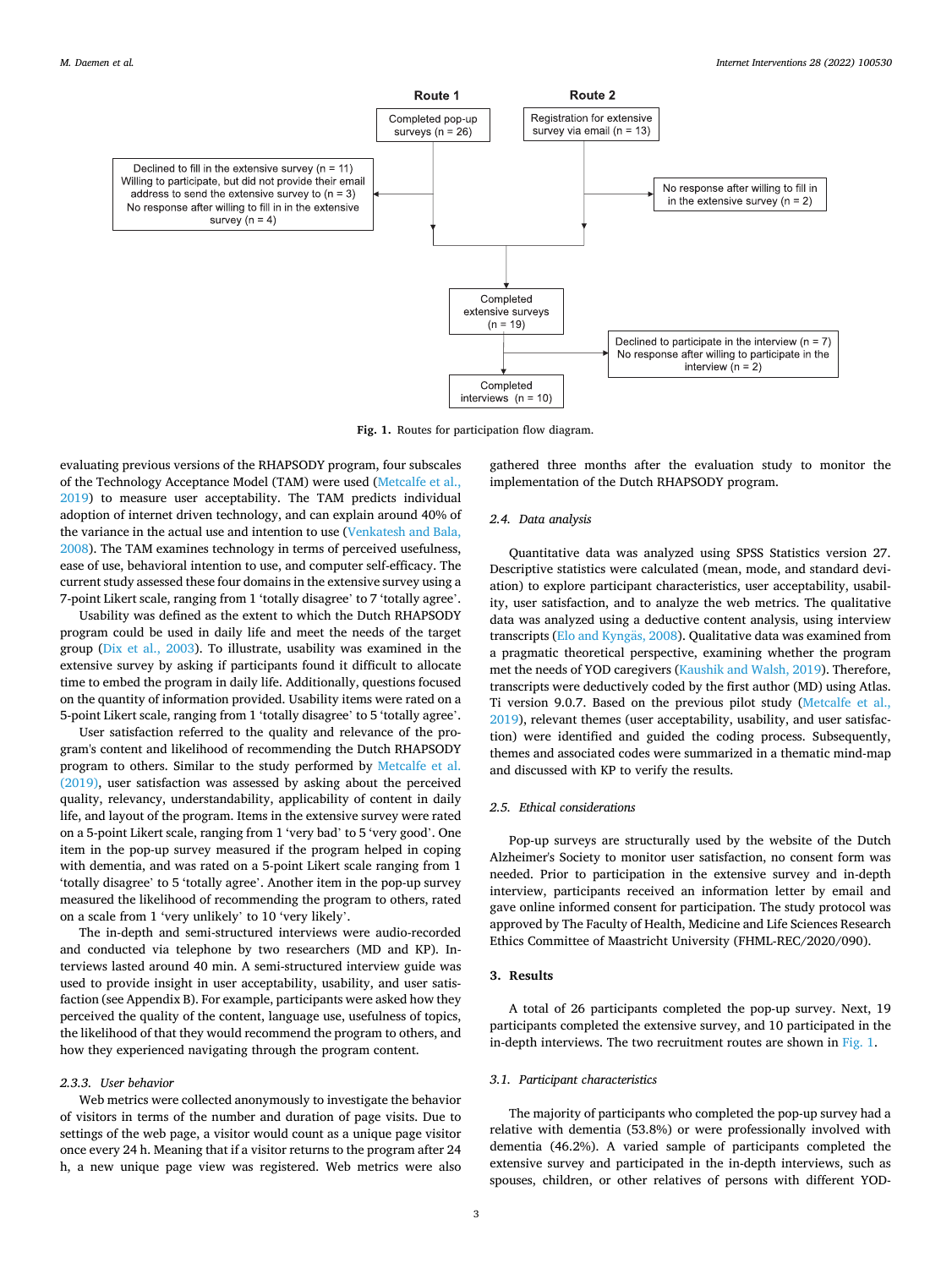#### *M. Daemen et al.*

subtypes, and healthcare professionals with different backgrounds (Table 1).

# *3.2. User acceptability*

Most participants who completed the extensive survey had high levels of computer self-efficacy (Table 2). The majority strongly agreed the program was useful, easy to use, and indicated they would use it again.

In the in-depth interviews, participants expressed they had mixed feelings regarding the ease of use. Some experienced the navigation within the program as clear, whereas others experienced it as confusing. Participants suggested minor improvements to enhance the navigation. For example, a clear home-button redirecting to the landing page, a table of contents at the start of each chapter, and providing clarification if a hyperlink led to an external web page.

'Sometimes it was hard to know where you were in the program. I wondered how to go back to the landing page, especially if a link led me to an external web page.'

- Dementia care coordinator

**Table 1**  Participant characteristics.

|                          |                                       | Extensive<br>survey<br>$(n = 19)$         | Interview<br>$(n = 10)$ |
|--------------------------|---------------------------------------|-------------------------------------------|-------------------------|
| Caregivers               |                                       | $N (=10)$                                 | $N (=7)$                |
| Gender                   | Male                                  | 5                                         | 4                       |
|                          | Female                                | 5                                         | 3                       |
| Age                      | 30-39 years                           | $\overline{2}$                            | 1                       |
|                          | $40-49$ years                         | $\Omega$                                  | $\mathbf{0}$            |
|                          | $50 - 59$ years                       | $\overline{\mathbf{4}}$                   | 3                       |
|                          | $60 - 65$ years                       | $\overline{2}$                            | $\mathbf{1}$            |
|                          | $>65$ years                           | $\overline{2}$                            | $\overline{2}$          |
| Relationship to person   | Spouse                                | 6                                         | 4                       |
| with dementia            | Brother/sister                        | $\overline{2}$                            | $\overline{2}$          |
|                          | Father/mother (in-law)                | 1                                         | 1                       |
|                          |                                       | 1                                         | $\Omega$                |
|                          | Not specified<br>Alzheimer's dementia | 6                                         | 4                       |
| Diagnosis of the         |                                       | $\overline{2}$                            | $\overline{2}$          |
| person with dementia     | Frontotemporal dementia               | $\overline{2}$                            |                         |
|                          | Not specified                         |                                           | 1                       |
| Years since diagnosis    | $<$ 3 years                           | $\overline{2}$<br>$\overline{\mathbf{4}}$ | $\mathbf{1}$<br>4       |
|                          | 3-5 years                             |                                           |                         |
|                          | $>5$ years                            | $\overline{2}$                            | 1                       |
|                          | Not specified                         | $\overline{2}$                            | 1                       |
| Healthcare professionals |                                       | $N (=6)$                                  | $N (=2)$                |
| Gender                   | Male                                  | $\Omega$                                  | 0                       |
|                          | Female                                | 5                                         | $\mathbf{2}$            |
|                          | Not specified                         | 1                                         | $\Omega$                |
| Age                      | $40-49$ years                         | 1                                         | $\Omega$                |
|                          | $50 - 59$ years                       | $\overline{2}$                            | 1                       |
|                          | $60 - 65$ years                       | $\overline{2}$                            | 1                       |
|                          | $> 65$ years                          | $\mathbf{1}$                              | $\Omega$                |
| Background               | Case manager                          | $\overline{2}$                            | $\Omega$                |
|                          | Dementia care<br>coordinator          | 1                                         | 1                       |
|                          | Dementia counselor                    | $\overline{2}$                            | $\mathbf{1}$            |
|                          | Volunteer                             | 1                                         | $\Omega$                |
| Other                    |                                       | $N (=3)$                                  | $N (=1)$                |
| Gender                   | Male                                  | 0                                         | $\Omega$                |
|                          | Female                                | 3                                         | 1                       |
| Age                      | $40-49$ years                         | 1                                         | $\Omega$                |
|                          | 50-59 years                           | $\overline{2}$                            | 1                       |
| Background               | Both caregiver and                    | 1                                         | $\Omega$                |
|                          | healthcare professional               |                                           |                         |
|                          | Person with Alzheimer's               | 1                                         | $\mathbf{1}$            |
|                          | dementia<br>Not specified             | 1                                         | $\Omega$                |

**Table 2**  Scores on user acceptability.

| Technology acceptance model | Mean (SD)  | Range   |
|-----------------------------|------------|---------|
| Perceived usefulness        | 6.42(1.39) | $1 - 7$ |
| Ease of use                 | 5.95(1.13) | $1 - 7$ |
| Behavioral intention to use | 5.63(1.30) | $1 - 7$ |
| Computer self-efficacy      | 6.11(0.81) | $1 - 7$ |

#### *3.3. User usability*

Nine out of 19 participants (47.4%) who completed the extensive survey agreed it was challenging to find time to follow the program, five participants (26.3%) disagreed, and the remaining five (26.3%) neither agreed nor disagreed. Furthermore, two-thirds of the participants reported the level of detail, number of chapters, duration of chapters, and overall length of the program as exactly right, while the remaining onethird rated it as a lot.

Participants valued the possibility to follow the program at any time and any location. Although most participants indicated the program contained comprehensive information, it was highlighted that this is necessary for a topic like YOD. According to participants, the wide range of information provided a reason to return to the program at a later stage when other topics are applicable.

'The program contains comprehensive information, but all the information is needed. YOD is a complex and diverse disease.'

# - Dementia counselor

Furthermore, participants valued the language use in the program, and expressed it was understandable for those with and without a medical background. They felt the Dutch RHAPSODY program was relevant for YOD caregivers and healthcare professionals but also for persons not directly involved with YOD. For example, to create awareness and understanding about YOD among employers.

# *3.4. User satisfaction*

Participants who completed the extensive survey were highly satisfied with the overall quality of the program, as 94.7% rated the quality as good to excellent. Participants valued the relevance, understandability, and applicability of the content in daily life. Moreover, they rated each individual chapter and the reflective questions as useful. Approximately 80% of participants rated the overall layout and the layout of each individual chapter as clear. On the pop-up survey, 21 of 26 participants (80.8%) agreed or totally agreed the program helped in coping with YOD in daily life. The vast majority would recommend the program to others (Mean = 8.0,  $SD = 1.3$ , on a scale from 1 to 10). Qualitatively, participants highlighted the need for a program including educational and practical information about YOD bundled in one place.

'As a caregiver, there is always the question 'where do I find all the information?'. You can't see the forest for the trees. After looking into this program, this is the place where I would recommend people visit.'

- Daughter of a person with Alzheimer's dementia

Participants experienced the alternation between texts and videos as pleasant. The great usefulness and applicability of practical tips were mentioned serval times during the interviews. Furthermore, participants recognized the information in their own daily experience and felt it retrospectively enhanced their understanding of symptoms of YOD. Participants were satisfied with the variety of topics covered in the program, especially regarding different subtypes of YOD, coping with behavioral symptoms, and availability of care and support services.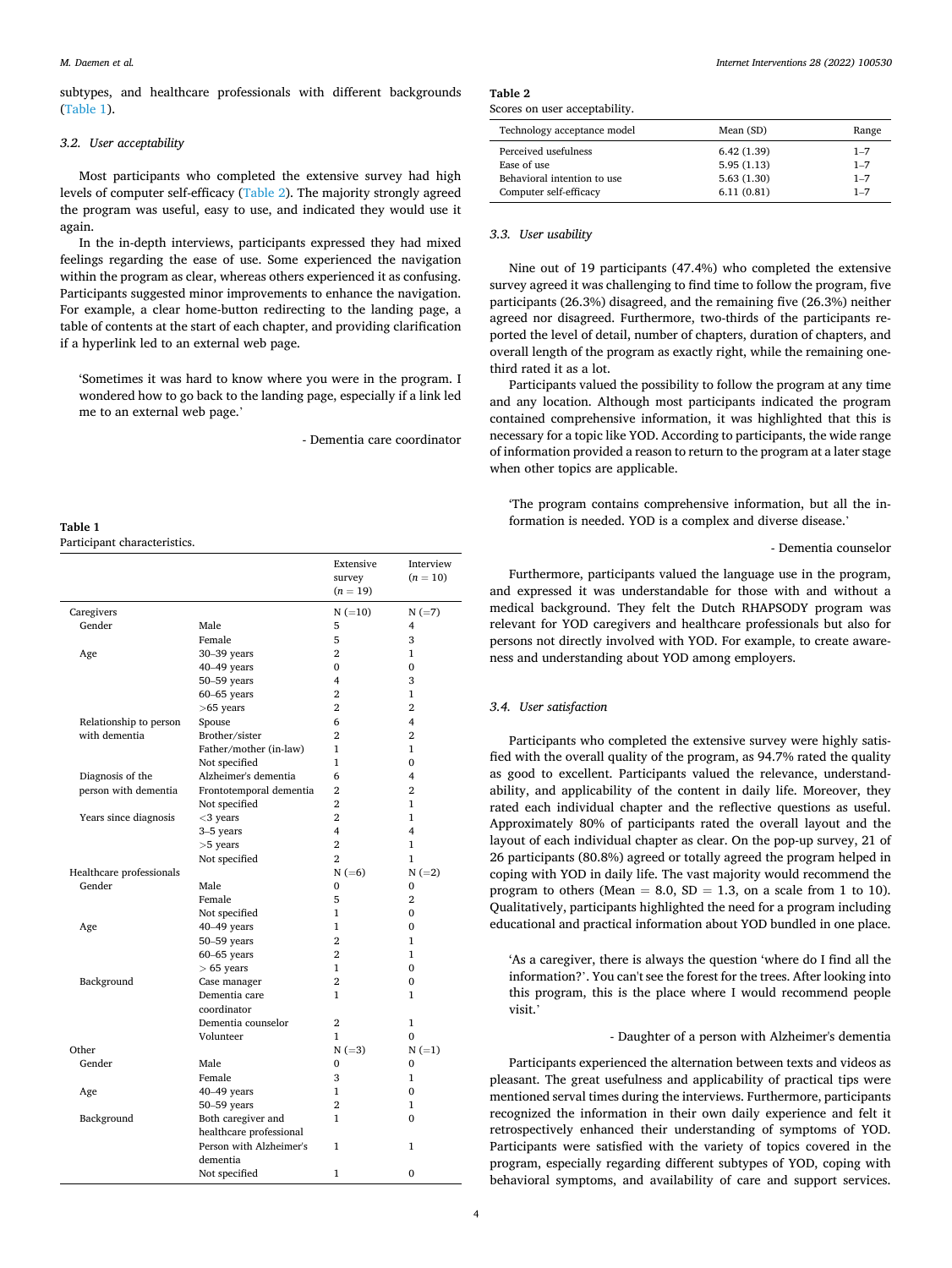Nevertheless, several participants felt they had already obtained some of the information themselves in the past years. Thus, not all information was still relevant anymore.

'At the beginning we searched for a lot of information. If only I had this training before, it would have been of great help, also to better understand my wife's behavior.'

- Husband of a person with frontotemporal dementia

'The tips provided in the program are good. Not only for caregivers but also for persons with dementia themselves.'

- Person with Alzheimer's dementia

# *3.5. User behavior*

The landing page of the Dutch RHAPSODY program registered 2461 unique page views between October and December 2020 (see Appendix C). The page with an explanation about what YOD entails was most viewed and registered 360 unique page views. Visitors had spent most time reviewing content about the diagnostic process (6.5 min). The number of unique page views gradually decreased from the first to the last chapter. Overall, this same pattern was seen within the different pages of each individual chapter. In the three months after evaluating the program, the landing page registered 1855 unique page views.

# **4. Discussion**

Our quantitative and qualitative findings demonstrate a good user acceptability, usability, and user satisfaction of the Dutch RHAPSODY program. Participants indicated they would use the program again and would recommend it to others. In-depth interviews emphasized the high need for education and tailored information about YOD to be collected in one place, which the RHAPSODY program provided. Both caregivers and healthcare professionals were satisfied with the quality of the content and topics, such as information on different YOD-subtypes, coping with behavioral symptoms, and available care and support services. Minor suggestions for improvement were identified, such as enhancing the navigation within the program.

Participants valued the usefulness, relevance, and applicability of the content in daily life. These results are consistent with the previous study on other versions of the RHAPSODY program ([Metcalfe et al., 2019\)](#page-6-0). For YOD caregivers, flexibility is an important aspect of using support programs ([Bannon et al., 2021; Cations et al., 2017\)](#page-5-0). This also applied to the RHAPSODY program which allowed participants to visit it from a place and time of their convenience. The findings of the qualitative interviews suggest that the Dutch RHAPSODY program adds value to already existing support, as the program met the information needs of YOD caregivers and healthcare professionals.

Approximately one-third of the participants reported that the program contained a considerable amount of information, which may explain why nine out of the nineteen persons agreed that it was difficult to allocate time to follow it. For caregivers, it can be difficult to find time to follow such a program as they already have to balance caregiving with other responsibilities, such as work, raising children, and maintaining social relationships [\(Ducharme et al., 2013](#page-5-0); [Hvidsten et al., 2019](#page-6-0)). Interviewees revealed that a table of contents would facilitate more direct access to the desired information and would improve the navigation through the program content. Furthermore, participants highlighted that it was pleasing to receive information tailored for different YODsubtypes. Previous research has confirmed that caregivers have a need for YOD-subtype specific information [\(Bannon et al., 2021;](#page-5-0) [Bruinsma](#page-5-0)  [et al., 2021b;](#page-5-0) [Rosness et al., 2008\)](#page-6-0). As known, support mainly focuses on Alzheimer's dementia or older peers ([Cations et al., 2017](#page-5-0); [Mayrhofer](#page-6-0) 

[et al., 2018](#page-6-0)). In line with previous research, web metrics showed that the page with an explanation about what YOD entails was most viewed. Caregivers, including children, desire such information to obtain a better understanding of the disease [\(Millenaar et al., 2014\)](#page-6-0). In addition, most time was spent on the page about the diagnostic process. Diagnosing YOD is often highly complex and is associated with uncertainty for caregivers [\(van Vliet et al., 2011\)](#page-6-0).

The Dutch RHAPSODY program was launched and evaluated during the COVID-19 pandemic, a time when there was a heightened need for and usage of digital support programs for caregivers of persons with dementia [\(Cuffaro et al., 2020](#page-5-0); [Dourado et al., 2020\)](#page-5-0). The pandemic may therefore have facilitated familiarization with digital services [\(Cuffaro](#page-5-0)  [et al., 2020\)](#page-5-0). Due to the program's free and public availability through the Internet, the program could be visited regardless of restrictions imposed by the COVID-19 pandemic. The program was co-designed and hosted by the Dutch Alzheimer's Society via its website ([www.dementie.](http://www.dementie.nl)  [nl\)](http://www.dementie.nl). This partnership and adapting the program to the wider implementation context contributes to its sustainable implementation, which facilitates translating interventions into practice [\(Christie et al., 2018](#page-5-0)). Our web metrics confirmed that the program continued to have visitors after finishing the evaluation study.

In order to allow timely access to age-appropriate information regarding YOD, it is recommended that caregivers be made aware of the program after their relative has received the diagnosis. Our findings reveal that participating caregivers had spent considerable time searching for reliable information online beforehand. Therefore, creating greater awareness about the Dutch RHAPSODY program is an important future direction. Healthcare professionals involved in the early phase of the caregiver trajectory, such as dementia case managers, play an essential role in getting the right information at the right time to the right caregiver. Their actively and personally informing of caregivers about the program will likely stimulate caregivers to use it. This may also improve adherence, which is often limited in web-based programs ([Kelders et al., 2012\)](#page-6-0). Other dissemination activities include spreading information leaflets, embedding the program at a prominent spot at the website of the Dutch Alzheimer's Society, and making referrals to the program from other (online) YOD information sources.

Although web-based programs are considered as easily accessible, previous research indicates that online support should be offered in addition, and cannot entirely replace face-to-face support of a healthcare professional ([Hopwood et al., 2018](#page-6-0); [Huis in het Veld et al., 2018](#page-6-0)). The RHAPSODY program could serve as a stepping stone for caregivers to participate in other support options. For example, in the Netherlands, tailored support is available that blends a web-based approach with personal coaching, namely the Partner in Balance intervention ([Bruin](#page-5-0)[sma et al., 2021a](#page-5-0); [Bruinsma et al., 2021b\)](#page-5-0). Lastly, although the current study showed good user acceptability, usability, and user satisfaction of the Dutch RHAPSODY program, a direction for future research would be to explore the long-term effects on caregiver well-being and coping skills.

Our findings show that nearly half of the participants who completed the pop-up survey were healthcare professionals. This percentage is relatively high considering that caregivers are the primary target group of the program. This may indicate there is an educational need among healthcare professionals regarding YOD as well. Previous studies demonstrated that educational e-learning programs allow healthcare professionals to boost their knowledge [\(Delf, 2013\)](#page-5-0). Therefore, elearning plays an important role in (inter)professional education on YOD ([Casimiro et al., 2009;](#page-5-0) [Menard and Varpio, 2014\)](#page-6-0). Involving care organizations affiliated with the YOD Knowledge Center in the Netherlands could facilitate the use of the Dutch RHAPSODY program for the education of healthcare professionals. Ultimately, this would improve the quality of care and support they provide to YOD caregivers. Similarly, embedding the Dutch RHAPSODY program in (inter)professional education programs on YOD offered by health academies and universities of applied science in the Netherlands would also enable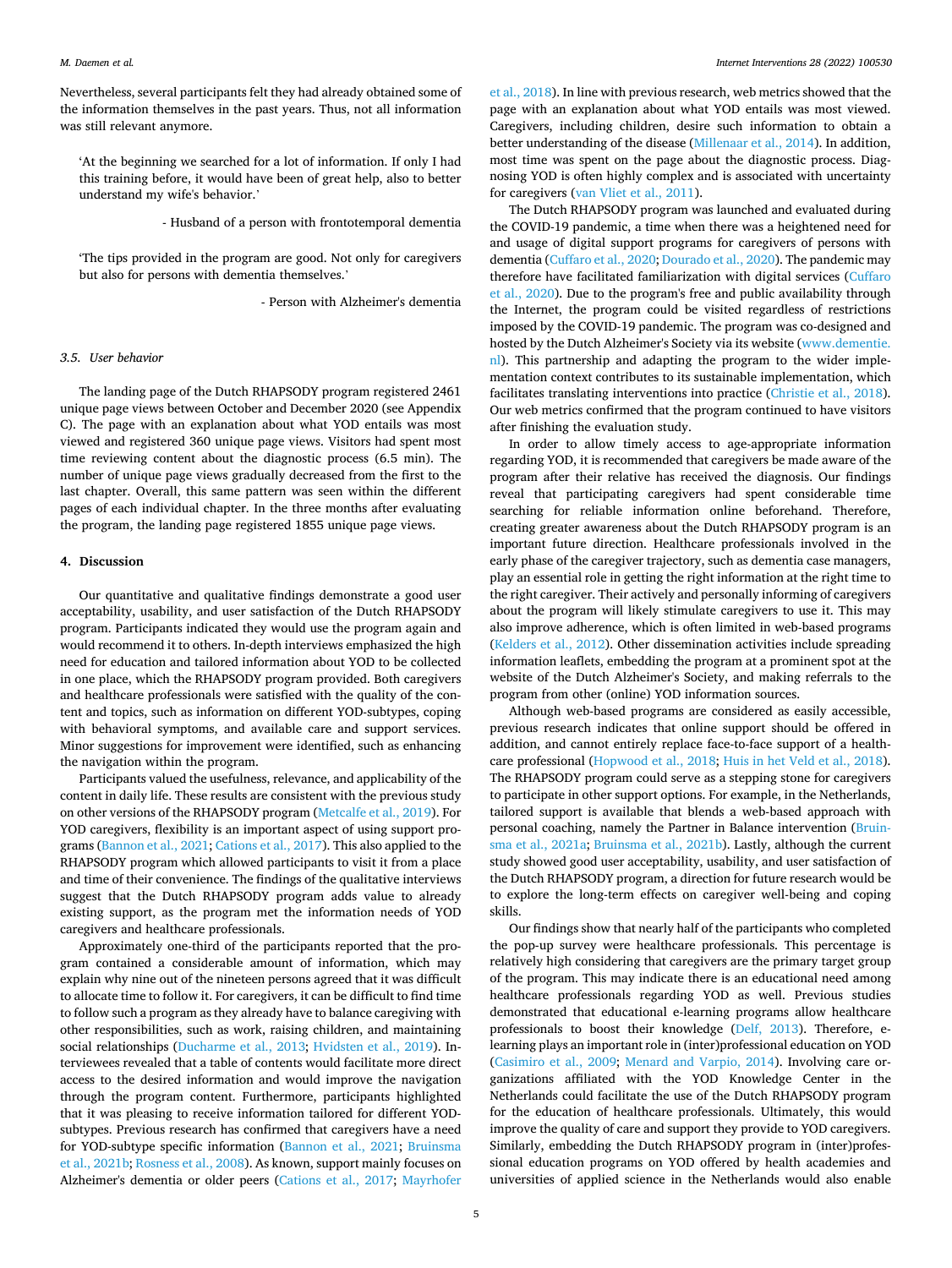<span id="page-5-0"></span>healthcare professionals to become acquainted with the program.

# *4.1. Strengths and limitations*

An important strength of the Dutch RHAPSODY program is that it was based on an international evidence-based program. This allowed us to cost-effectively dedicate our resources to tailor it to the Dutch context in close collaboration with caregivers, healthcare professionals, and field experts. Another strength is that the current study allowed all visitors who accessed the program to participate in the evaluation study. No strict inclusion or exclusion criteria were defined as the program was freely and publicly accessible. This allowed for various ways of recruiting, for example via newsletters, social media, and flyers. For sustainable implementation, the program was embedded on the wellvisited website of the Dutch Alzheimer's Society. Communication about this helped to raise awareness about the program's existence in a large audience of caregivers and healthcare professionals. Additionally, it ensures free, public, and structural access to the program.

The current study is accompanied by some limitations, such as the relatively small and heterogeneous sample, that may impede the generalizability of the results. Partly, the limited number of responses may be the result of visitors clicking away the pop-up survey. Participants who clicked away the pop-up survey did not receive a reminder. Moreover, the pop-up survey only appeared if participants visited a page longer than 30 s. In addition, although the web metrics are a valuable contribution to the study, they should be interpreted with caution. For example, the duration of page visits is difficult to interpret as the amount and type of information per page differed, there is no insight into whether visitors viewed the program on different devices, or if they paused the online program while using it.

#### **5. Conclusions**

The Dutch RHAPSODY program provides an opportunity to educate and inform YOD caregivers sustainably. Findings indicated good user acceptability, usability, and user satisfaction. The program met the information needs of YOD caregivers, and the provided information was useful in daily life. Improvements are made by facilitating better navigation within the program, including providing a table of contents and a clear home-button redirecting to the landing page. Furthermore, the RHAPSODY program has potential as an educational tool for healthcare professionals. Therefore, raising awareness about the RHAPSODY program among early stage YOD caregivers and their healthcare professionals is recommended. The partnership with the Dutch Alzheimer's Society is important as it facilitates the sustainable implementation of the program. A future research recommendation would be to reuse existing interventions that have shown positive effects in supporting YOD caregivers, and tailor them to its wider implementation context. In order to ensure that there is a comprehensive and varied range of support tailored to the specific needs of the caregivers.

# **Funding**

The project was funded by The Dutch national Organisation for Health Research and Development [ZonMw] and the Dutch Alzheimer's Society [Alzheimer Nederland]. RHAPSODY is a EU Joint Program Neurodegenerative Disease Research project.

# **Declaration of competing interest**

The authors declare that they have no known competing financial interests or personal relationships that could have appeared to influence the work reported in this paper.

# **Acknowledgments**

We thank the European RHAPSODY consortium for their contributions to develop the Dutch RHAPSODY program. The authors would also like to thank the caregivers participating in the videos incorporated in the Dutch program. Additionally, we express appreciation for caregivers and healthcare professionals who reviewed the program content and played an active role in recruiting the participants.

#### **Appendix A. Supplementary data**

Supplementary data to this article can be found online at [https://doi.](https://doi.org/10.1016/j.invent.2022.100530)  [org/10.1016/j.invent.2022.100530](https://doi.org/10.1016/j.invent.2022.100530).

#### **References**

- Arai, A., Matsumoto, T., Ikeda, M., Arai, Y., 2007. Do family caregivers perceive more difficulty when they look after patients with early onset dementia compared with late onset dementia? Int. J. Geriatr. Psychiatry 22, 1255–1261. [https://doi.org/](https://doi.org/10.1002/gps.1935)  [10.1002/gps.1935.](https://doi.org/10.1002/gps.1935)
- Bannon, S.M., Reichman, M.R., Wang, K., Uppal, S., Grunberg, V.A., Vranceanu, A.M., 2021. A qualitative meta-synthesis of common and unique preferences for supportive services among persons with young onset dementia and their caregivers. Dement. <https://doi.org/10.1177/14713012211048118>.
- Barnes, J., Dickerson, B.C., Frost, C., Jiskoot, L.C., Wolk, D., van der Flier, W.M., 2015. Alzheimer's disease first symptoms are age dependent: evidence from the NACC dataset. Alzheimers Dement. 11 (11), 1349–1357. [https://doi.org/10.1016/j.](https://doi.org/10.1016/j.jalz.2014.12.007) [jalz.2014.12.007](https://doi.org/10.1016/j.jalz.2014.12.007).
- Bruinsma, J., Peetoom, K., Bakker, C., Boots, L., Verhey, F., de Vugt, M., 2020. 'They simply do not understand': a focus group study exploring the lived experiences of family caregivers of people with frontotemporal dementia. Aging Ment. Health 1–9. <https://doi.org/10.1080/13607863.2020.1857697>.
- Bruinsma, J., Peetoom, K., Bakker, C., Boots, L., Millenaar, J., Verhey, F., de Vugt, M.E., 2021a. Tailoring and evaluating the web-based 'Partner in balance' intervention for family caregivers of persons with young-onset dementia. Internet Interv. 25 [https://](https://doi.org/10.1016/j.invent.2021.100390)  [doi.org/10.1016/j.invent.2021.100390](https://doi.org/10.1016/j.invent.2021.100390).
- Bruinsma, J., Peetoom, K., Boots, L., Daemen, M., Verhey, F., Bakker, C., de Vugt, M.E., 2021b. Tailoring the web-based 'Partner in balance' intervention to support spouses of persons with frontotemporal dementia. Internet Interv. 26 [https://doi.org/](https://doi.org/10.1016/j.invent.2021.100442) [10.1016/j.invent.2021.100442.](https://doi.org/10.1016/j.invent.2021.100442)
- Cabote, C.J., Bramble, M., McCann, D., 2015. Family caregivers' experiences of caring for a relative with younger onset dementia: a qualitative systematic review. J. Fam. Nurs. 21 (3), 443–468. <https://doi.org/10.1177/1074840715573870>.
- Cartwright, A.V., Stoner, C.R., Pione, R.D., Spector, A., 2021. The experiences of those affected by parental young onset dementia: a qualitative systematic literature review. Dementia.<https://doi.org/10.1177/1471301220988231>online ahead of print.
- Casimiro, L., MacDonald, C.J., Thompson, T.L., Stodel, E.J., 2009. Grounding theories of W(e)Learn: a framework for online interprofessional education. J. Interprof. Care 23 (4), 390–400.<https://doi.org/10.1080/13561820902744098>.
- Cations, M., Withall, A., Horsfall, R., Denham, N., White, F., Trollor, J., Loy, C., Brodaty, P.S., Gonski, P., Demirkol, A., Cumming, R.G., Draper, B., 2017. Why aren't people with young onset dementia and their supporters using formal services? Results from the INSPIRED study. PLoS One 12 (7). [https://doi.org/10.1371/](https://doi.org/10.1371/journal.pone.0180935)  [journal.pone.0180935](https://doi.org/10.1371/journal.pone.0180935).
- Christie, H.L., Bartels, S.L., Boots, L.M., Tange, H.J., Verhey, F.R., de Vugt, M.E., 2018. A systematic review on the implementation of eHealth interventions for informal caregivers of people with dementia. Internet Interv. 13, 51–59. [https://doi.org/](https://doi.org/10.1016/j.invent.2018.07.002) [10.1016/j.invent.2018.07.002](https://doi.org/10.1016/j.invent.2018.07.002).
- Cuffaro, L., Di Lorenzo, F., Bonavita, S., Tedeschi, G., Leocani, L., Lavorgna, L., 2020. Dementia care and COVID-19 pandemic: a necessary digital revolution. Neurol. Sci. 41 (8), 1977–1979. [https://doi.org/10.1007/s10072-020-04512-4.](https://doi.org/10.1007/s10072-020-04512-4)
- Delf, P., 2013. Designing effective eLearning for healthcare professionals. Radiography 19 (4), 315–320. <https://doi.org/10.1016/j.radi.2013.06.002>.
- [Dix, A., Finlay, J., Abowd, G.D., Beale, R., 2003. Human-computer Interaction. Pearson](http://refhub.elsevier.com/S2214-7829(22)00037-9/rf202203252251119389)  [Education.](http://refhub.elsevier.com/S2214-7829(22)00037-9/rf202203252251119389)
- Dourado, M.C.N., Belfort, T., Monteiro, A., Lucena, A.T.D., Lacerda, I.B., Gaigher, J., Baptista, M.A.T., Brandt, M., Kimura, N.R., de Souza, N., Gasparini, P., Rangel, R., Marinho, V., 2020. COVID-19: challenges for dementia care and research. Dement Neuropsychol. 14 (4), 340–344. [https://doi.org/10.1590/1980-57642020dn14-](https://doi.org/10.1590/1980-57642020dn14-040002)  [040002](https://doi.org/10.1590/1980-57642020dn14-040002).
- Ducharme, S., Dickerson, B.C., 2015. The neuropsychiatric examination of the youngonset dementias. Psychiatr. Clin. 38 (2), 249–264. [https://doi.org/10.1016/j.](https://doi.org/10.1016/j.psc.2015.01.002) [psc.2015.01.002](https://doi.org/10.1016/j.psc.2015.01.002).
- Ducharme, F., Kergoat, M.J., Antoine, P., Pasquier, F., Coulombe, R., 2013. The unique experience of spouses in early-onset dementia. Am. J. Alzheimer's Dis. Other Dement. 28 (6), 634–641. [https://doi.org/10.1177/1533317513494443.](https://doi.org/10.1177/1533317513494443)
- Ducharme, F., Kergoat, M.J., Coulombe, R., L´evesque, L., Antoine, P., Pasquier, F., 2014. Unmet support needs of early-onset dementia family caregivers: a mixed-design study. BMC Nurs. 13 (1), 1–10. <https://doi.org/10.1186/s12912-014-0049-3>.